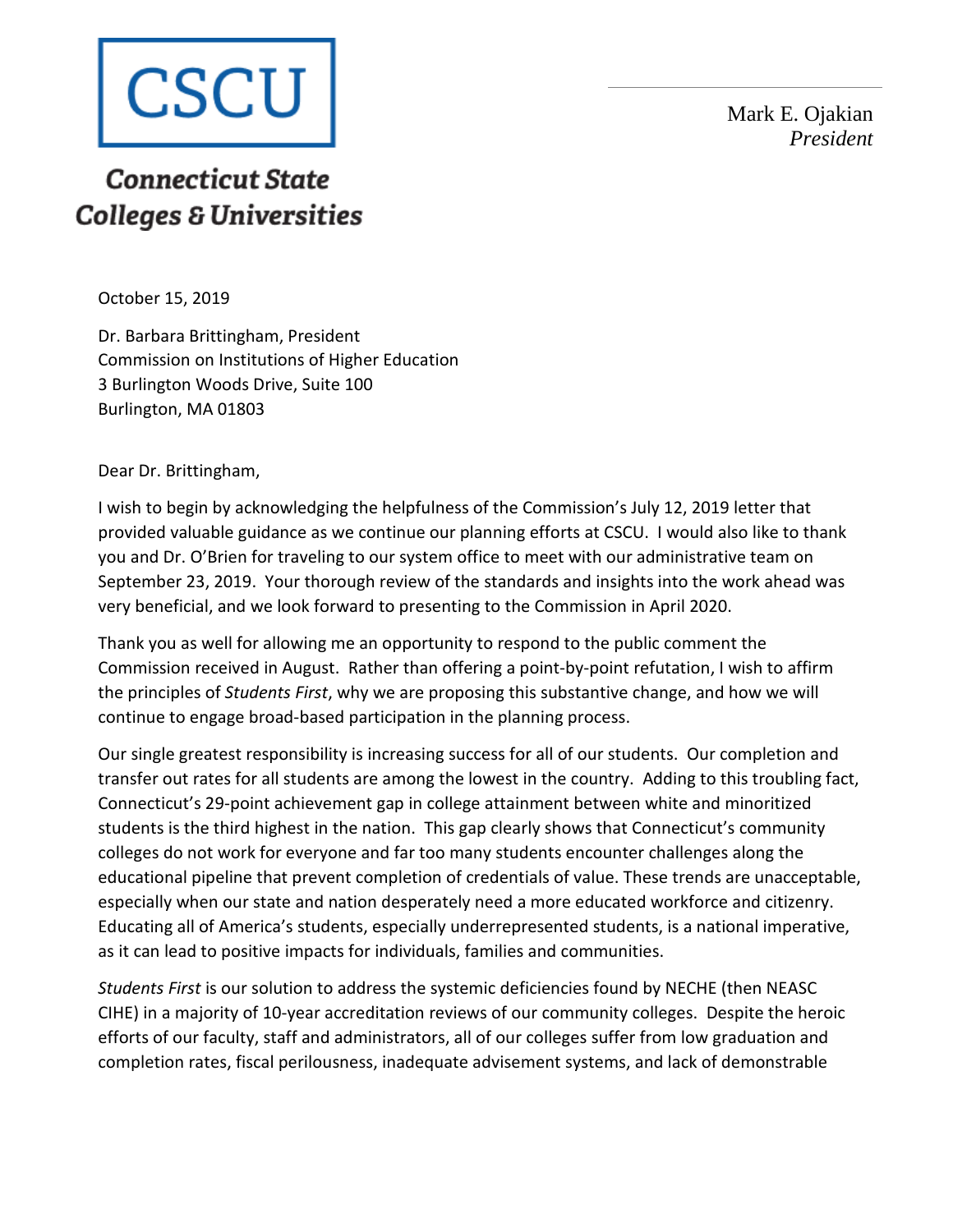student learning outcomes. Through a single accredited institution, we can deploy scarce resources where needed and respond nimbly to workforce needs as they arise.

Our reliance on a state block grant that follows a formula to distribute a declining legislative appropriation to 12 independent institutions is not sustainable. Given current economic projections for the state of Connecticut and the difficult choices legislators and the administration must make about investments, there is little reason to believe that the downward trend in state appropriations will rebound anytime soon. Without making significant structural changes and pooling rather than stretching our resources thinly, our college system is unsustainable. In order to marshal scarce resources to maximize student success, the centerpiece of *Students First* is to create a single accredited institution that continues to provide access and opportunity at all current locations throughout the state, deploys resources centrally, regionally and locally, and harnesses the talent and innovations found throughout our campuses.

Historically, Connecticut's community colleges have always had a structure whereby the system office provides some essential services to the colleges (e.g. technology, financial aid processing, legal affairs), services that account for up to 72% of the system office budget. The system office is able to provide these services more efficiently and at lower cost than duplicating the same services at 12 colleges. Building on this foundation, the future college central office will do the same with other operational facets such as facilities management, fiscal affairs, institutional research and human resources.

Our consolidation plan is bold and implementation is complex and, in the short term, will expand the system budget. We fully understand that, as we move from 12 separately accredited colleges to a single accredited college with 12 campuses, we need to be attentive to maintaining 12 accreditations while transitioning to a single college. Part of making progress toward the new college, however, is to begin hiring staff who will serve in the single college, but who for the time being are part of system staff. The Regional Presidents as well as the Vice President of Enrollment Management are currently at the system, but will be part of the single college central office after the consolidation. In the interim between now and consolidation, a number of other positions for the one college will be part of the system office budget.

As well, there are upfront costs to implementation that will diminish as we move closer to consolidation, one-time costs we have to incur in order to consolidate. For instance, the reworking of our student information and support systems will need resources during the transition. We fully expect the system office budget to increase during implementation, but the budget will be reduced as positions take their places at the single college and as the one-time work of consolidation is completed.

When we have experienced attrition, we have moved to the future organizational structure where possible. For instance, we have hired interim Chief Executive Officers (CEOs) as plans develop to search for and hire permanent leaders. Searches for permanent Chief Executive Officers are planned in several rounds over the next two years to replace the interim positions. Those search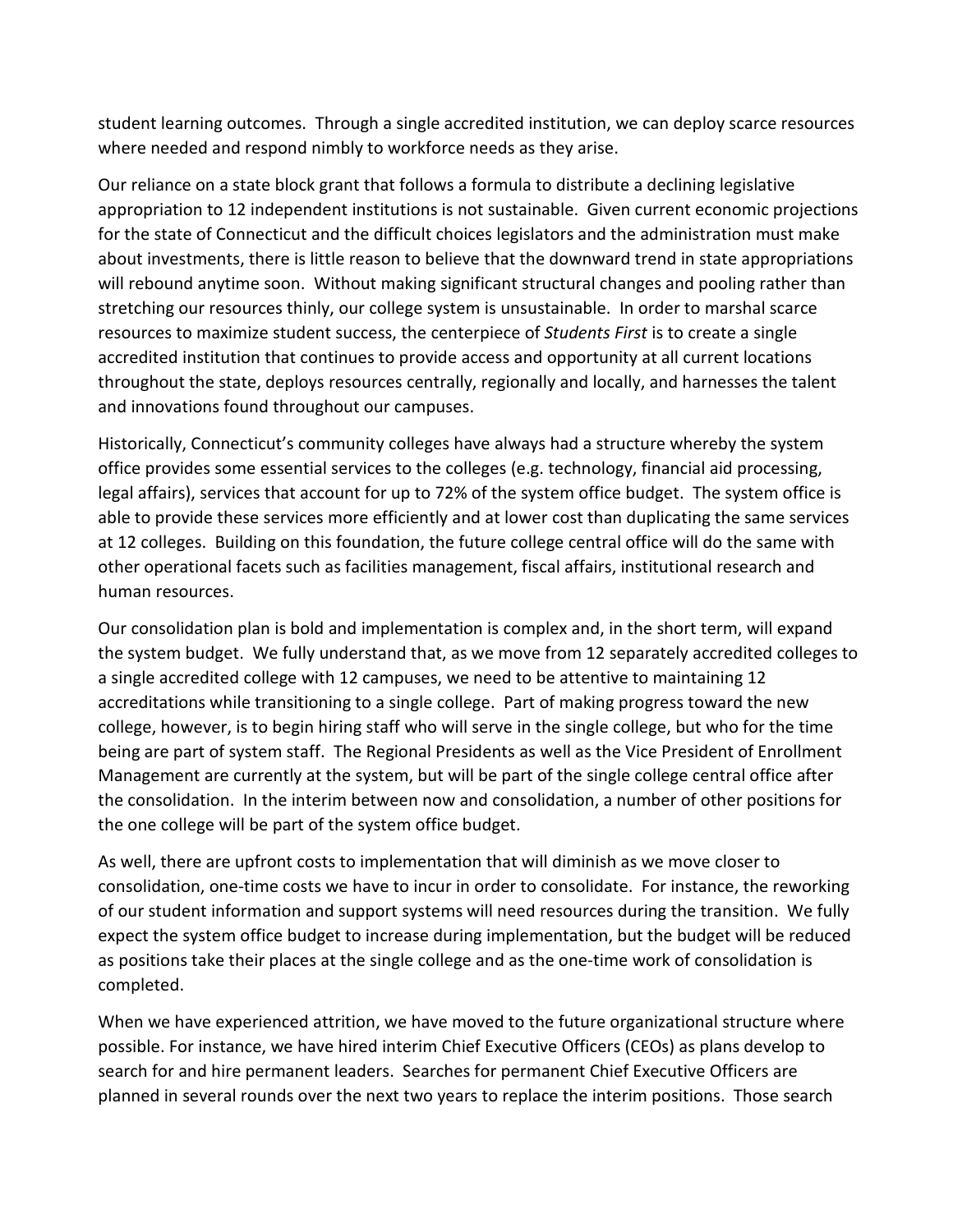processes were approved by the Board of Regents in September 2018 and provide for significant engagement of campus faculty, staff, administrators and students as well as foundation and community members. These CEOs will continue to be fully accountable for meeting the accreditation standards at their colleges until the appropriate point in the consolidation process.

Our curriculum work, which is a bedrock of *Students First*, is an extension of the successful collaboration among all of our institutions that has been part of our Transfer and Articulation Policy (TAP) initiative. Whereas transfer and articulation among Connecticut community colleges and public universities was historically problematic, this initiative has brought together disciplinary professionals to work on common transfer paths from all twelve colleges to the four universities and the online college for our students. While it might appear to be unwieldy to bring together hundreds of practitioners, this is exactly what has been done with TAP. The TAP curriculum process provides a proven foundation for the alignment of curriculum for the single college. As seen through TAP, it has been advantageous to bring disciplinary practitioners together so that they can develop common and consistent learning outcomes throughout our system. The development of the curriculum was faculty driven throughout and affirmed CSCU's reliance on faculty governance in curricular matters, a bedrock principle for CSCU. The alignment of curriculum for the single college follows the same process.

The central initiative CSCU has undertaken to improve student outcomes is implementation at scale of Guided Pathways practices, which have been proven nationally to be effective in increasing degree and certificate completions along with positioning students to take advantage of workforce opportunities. This initiative, which emanates from our Student Success Center created by a grant from the Kresge Foundation, is funded by Jobs for the Future (JFF) and, similar to our partnership with Achieving the Dream described below, places our colleges within the scope of national, replicated research that will be utilized to assure student success. Implementing Guided Pathways at scale to increase student success and close achievement gaps requires upfront investment, but a recent return-on-investment report from CSCU's Chief Academic Officer makes the case that, in the near future, the costs of Guided Pathways will pay for themselves as more students persist to completion.

Although a cost to the system and the colleges, the decision to have all colleges join Achieving the Dream is a strategy designed to provide additional structure and technical support to the implementation of Guided Pathways. It is an investment in our institutions, our faculty and staff, and, most importantly, in our students. Achieving the Dream (ATD) is now in its 15<sup>th</sup> year of operation and has provided important support to institutions redesigning their advising practices, leading to positive results for completion and the closing of achievement gaps. In the past, only four of our colleges participated in this initiative; now all of our institutions will join as partners. Similarly, the decision to hire a Vice President for Enrollment Management reflects our need for consistent, high impact enrollment strategies and predictive analytics for student recruitment and retention, a capacity that not all of our twelve community colleges possess.